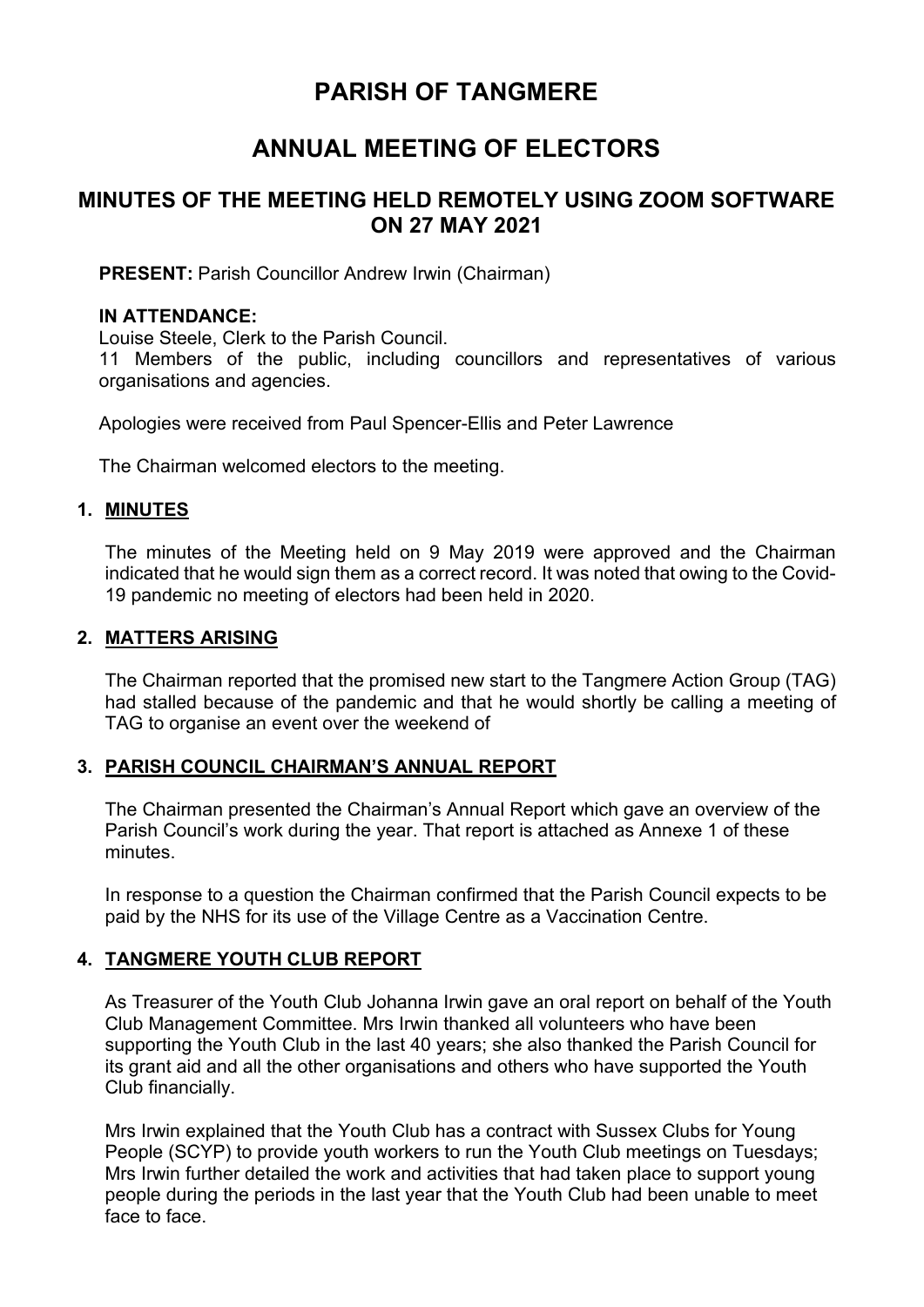## **5. COVID-19 COMMUNITY SUPPORT – WHAT HAVE WE LEARNT HOW CAN WE TAKE THIS FORWARD POST PANDEMIC?**

James Stanbridge gave a summary of the Parish Council's response to the community's needs from the outset of the pandemic identifying the significant input of volunteers. Simply put the system set up was to match vulnerable residents with volunteers and to distribute food.

The Chairman emphasised the generosity of many residents but also that a number of families continued to need support and he opened up the meeting to discussion about how best to continue.

The discussion that followed was focussed on the distribution of food, particularly of food that would otherwise be wasted. A new initiative of a café and food pantry on a fortnightly basis at Oving was discussed with UK Harvest providing a range of food upon payment of a donation of £2.50 – the initiative was aimed at reducing food waste. It was felt that this approach could also work in Tangmere when the Vaccination Centre closes but it might be worth waiting to see how it works in Oving. It was pointed out that, if it were not for the Vaccination Centre, Tangmere Village Centre would have been the first choice of venue for this initiative.

Another learning point was that residents embrace community-led initiatives about donating and redistributing food but are not receptive if that is perceived as a parish council initiative.

The Chairman summarised the discussion by indicating that there was no clear way forward at the moment but that the Parish Council would continue to look for a way to continue to be involved in matching food waste with individuals in the village who need food.

# **6. TANGMERE STRATEGIC DEVELOPMENT LOCATION UPDATE REPORT**

The Chairman invited Simon Oakley, in his role as District Councillor, to give an update on the current position on the Tangmere SDL since the outline planning application was approved on 31 March 2021. The district council is now going through the process of developing the S106 or Developer Obligation Agreement. In terms of timetable Cllr Oakley does not expect the Planning Inspectorate to come back with an answer on the Compulsory Purchase Order (CPO) before early 2022. The build out of the development will take in excess of ten years.

The Chairman indicated that he would like the Parish Council to hold a public meeting to discuss community facilities.

A member of the public raised a question about the planned re-routing of the No 55 bus as a consequence of the SDL and also a concern about the pricing of the route.

# **7. OTHER ISSUES RAISED BY ELECTORS**

A member of the public raised her idea of a library in a 'phonebox. The Chairman indicated that he would take that issue to a meeting of TAG at 10am on Saturday 12 June 2021.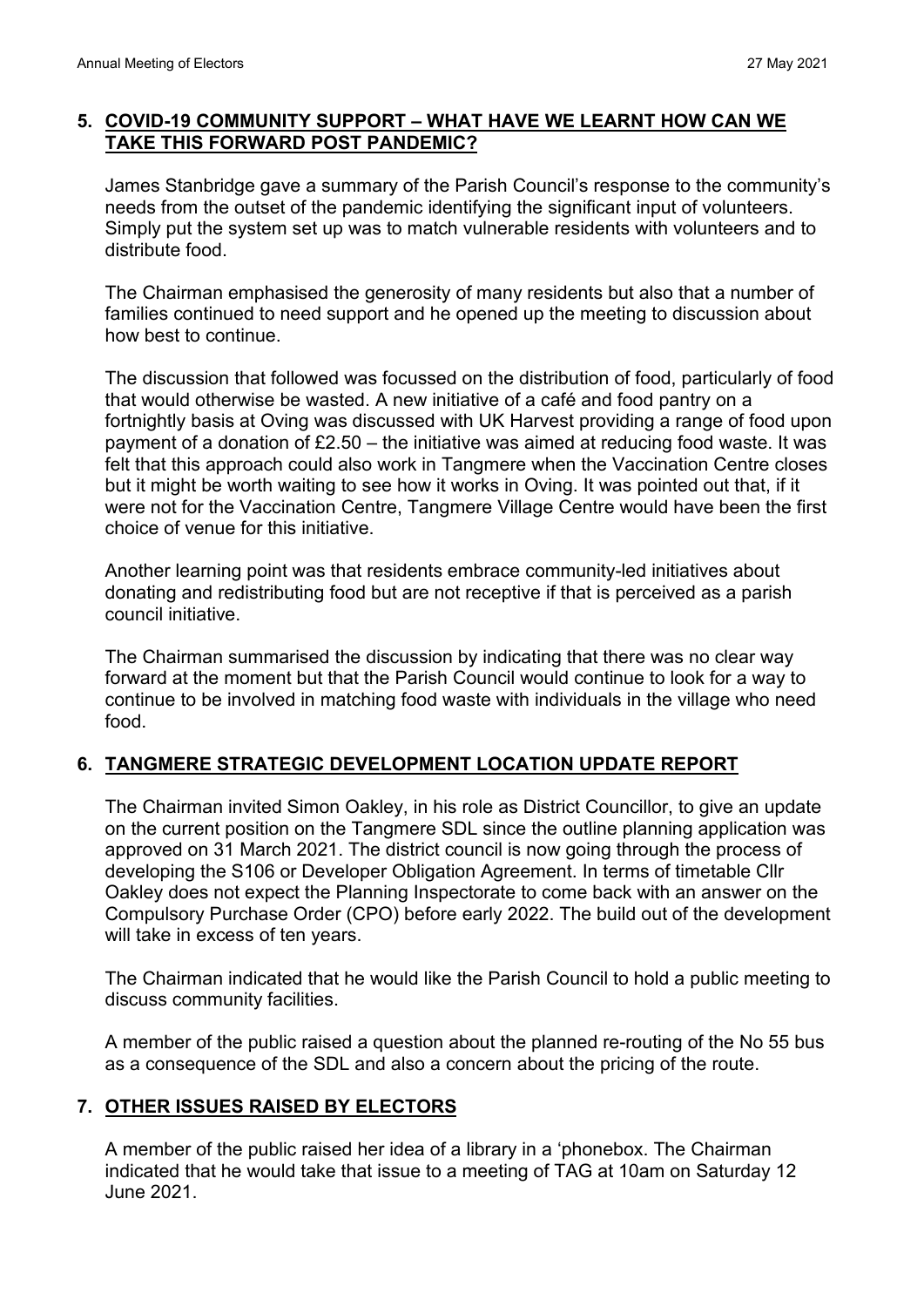A separate question was asked about when does the Parish Council intend to resurface the Village Centre car park. The Chairman agreed that the project needs to be pursued and asked the Clerk to place the item on the agenda of the Village Centre Committee on 8 June 2021.

Another issue raised was the question of how to improve attendance at this particular meeting next year. A number of ideas were discussed but no conclusions reached.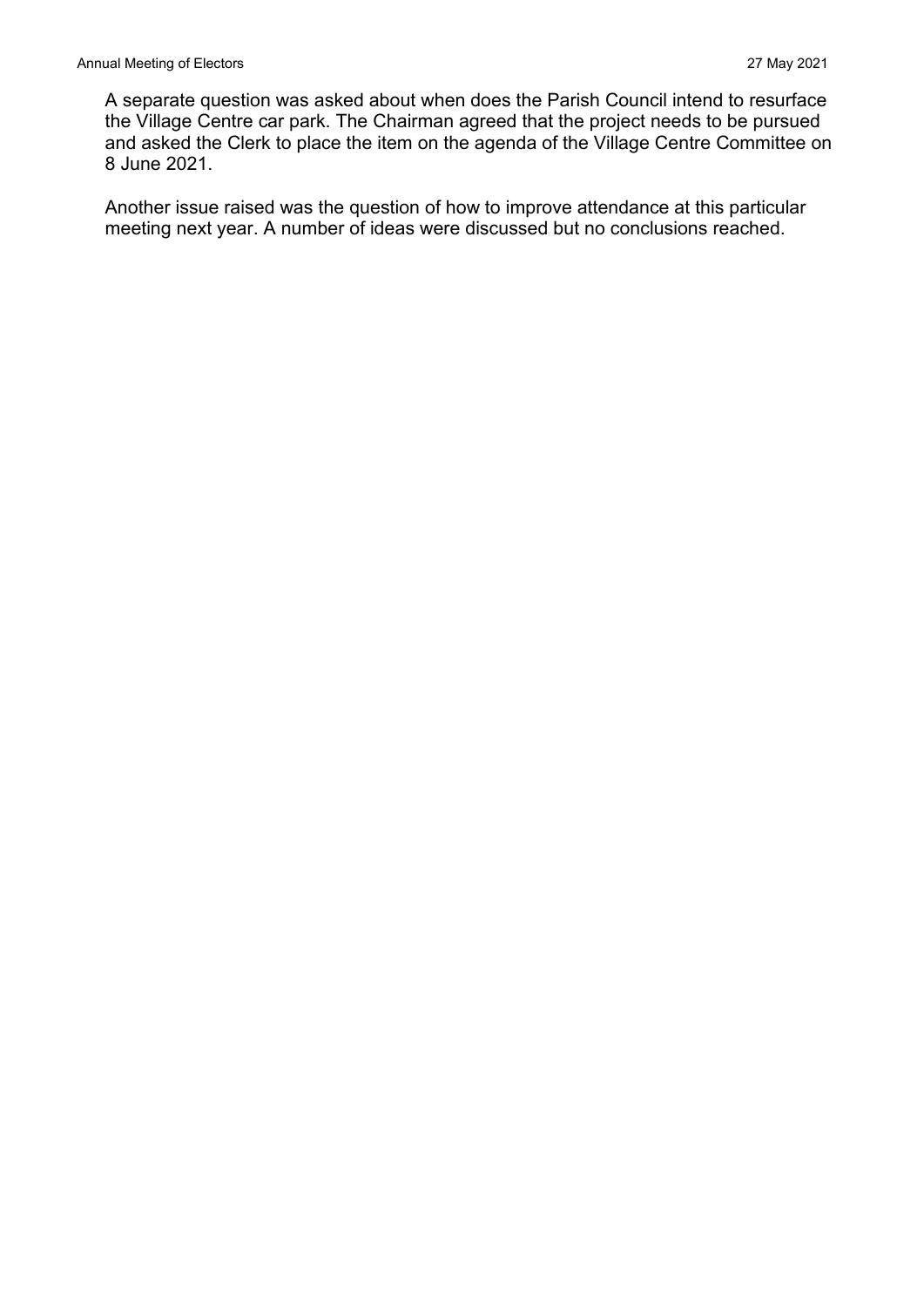# **TANGMERE PARISH COUNCIL ANNUAL REPORT MAY 2021**

## **Chairman's Report.**

It gives me great pleasure to introduce the 2021 annual report of the Council.

Last year's annual meeting was unable to be held as a result of the Stay at Home regulations in place in May 2020 and it is a sign of the way we have adapted to unprecedented conditions that this year's meeting is taking place remotely, using technology unimaginable only a few years ago.

In the last year we received the resignation of Rebecca Hilton from the Council, but she has continued to be involved with the wellbeing of the village as a resident alongside many other residents, for which the Council wishes to extend their grateful thanks.

We have also received the resignation of Cllr. Spencer-Ellis, as he moves home to a new community. Paul will be missed from our discussions, and I am sure that St. Andrew's PCC will also miss his efforts and contribution.

There are therefore 2 vacancies on the Council, which we are able to fill by co-option at the next meeting of the full Council.

During the civic year the council has had to adapt to doing business in unusual ways. Remote working, Zoom meetings and then adapting to the use of the Village Centre as a vaccination centre have meant that the usual face to face contact with residents has proved impossible.

However, on the most important issues facing the village, 2020 saw solid progress: the installation of a bund around the recreation field; the implementation of a community support programme and the outline approval for the strategic development site which delivers the majority of the policies that the village voted for in the 2016 Neighbourhood Plan. In my report for 2019 I said

". *I am happy to report that so far the developer is strongly supporting that vision, and are looking forward to being able to advise residents on the progress towards achieving the objectives of the community."* 

The Tangmere News went digital for the first stages of the lock-down when distributors were either shielding, or unable to do door to door delivery. I am pleased to say that paper copies are now being delivered as usual, and I would like to thank the many residents who deliver the copies. Between them all they perform a valuable function in keeping the village up to date with local events.

The Council has increased the precept for both 2020 and 2021 after being unchanged for many years. As the village continues to grow the council will continue to invest in projects that enhance the community facilities available to a growing population, and are always seeking residents input to our spending plans.

We remain committed to work hard to shape the emerging plans for the growth of the village. Our objective remains to get the best infrastructure and services we can for the local community.

# **PARISH COUNCIL FINANCES**

Movements within the Parish Council Accounts including reserves during the financial year were as follows: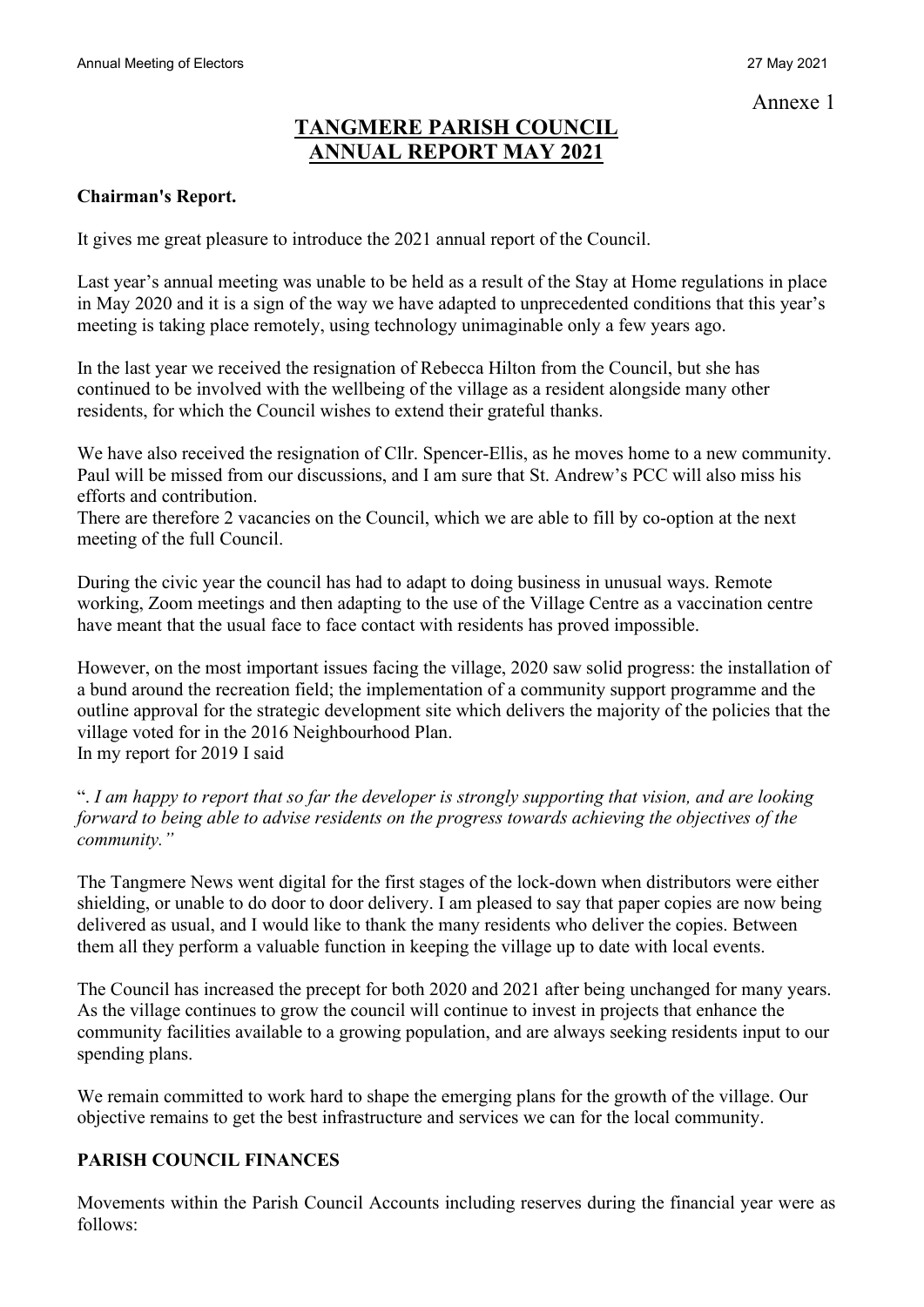| <b>DESCRIPTION</b>                           | Opening<br><b>Balance</b><br>01/04/2020 | In year<br>Adj | <b>Payments</b><br>as of<br>31/03/2021 | <b>Receipts</b><br>as of<br>31/03/2022 | <b>Balance</b><br>as of<br>31/03/2021 |
|----------------------------------------------|-----------------------------------------|----------------|----------------------------------------|----------------------------------------|---------------------------------------|
|                                              |                                         |                |                                        |                                        |                                       |
| <b>CAPITAL RESERVE</b>                       | £                                       |                | £                                      | £                                      | £                                     |
|                                              |                                         |                |                                        |                                        |                                       |
| <b>General Reserves</b>                      | 16,777.97                               | 3650.00        |                                        | 4,512.45                               | 24,940.42                             |
| <b>VC General Reserve</b>                    | 12,541.14                               |                |                                        | 1,616.22                               | 14,157.36                             |
| <b>EARMARKED RESERVES:</b>                   |                                         |                |                                        |                                        |                                       |
| <b>Youth Services</b>                        | 8,000.00                                |                | 4,000.00                               | 2,000.00                               | 6,000.00                              |
| <b>Bus shelters</b>                          | 4,305.00                                |                |                                        |                                        | 4,305.00                              |
| <b>Election Fund</b>                         | 4762.50                                 | (3650.00)      |                                        | 850.00                                 | 1,112.50                              |
| Allotments (including water)                 | 312.49                                  |                | 645.00                                 | 1,491.00                               | 1,158.49                              |
| <b>TAG</b>                                   | 745.81                                  |                |                                        |                                        | 745.81                                |
| <b>Operation Watershed Grants</b>            | 3,990.14                                |                |                                        |                                        | 3,990.14                              |
| <b>New Homes Bonus</b>                       | 27,732.52                               |                | 24,246.00                              |                                        | 3,486.52                              |
| <b>Community Infrastructure Levy</b>         | 30,319.71                               |                | 22,395.83                              |                                        | 7,923.88                              |
| <b>Asset Replacement</b><br><b>Reserves:</b> |                                         |                |                                        |                                        |                                       |
| Village Centre Car Park                      | 1,440.90                                |                |                                        |                                        | 1,440.90                              |
|                                              |                                         |                |                                        |                                        |                                       |
| PC A/C's                                     | 89,633.10                               |                |                                        |                                        | 40,181.05                             |
| <b>VC A/C's</b>                              | 9,287.47                                |                |                                        |                                        | 8,096.97                              |
| <b>Net Debtors/Creditors</b>                 | 12.007.00                               |                |                                        |                                        | 20,983.00                             |
|                                              | 110,927.57                              |                |                                        |                                        | 69,261.02                             |

The balance carried forward for 2020/21 is £69,261.02

During the year funds from the Community Infrastructure Levy (CIL) received in 2018-19 were spent on installing the new Bund securing the boundary of the Recreation Field.

## **GRANTS AND DISCRETIONARY PAYMENTS**

#### **Section 137 Payments**

At its Annual Meeting in May 2019 the Council adopted the General Power of Competence and retains it still and consequently does not need to use the powers given under Section 137 of the Local Government Act 1972 for discretionary payments

#### **Grants Received**

£30,856 was granted in the year by Chichester District Council from New Homes Bonus to fund some accessible play equipment, an external bottle fountain and a water supply to the youth hall (these projects have been on hold while the Village Centre is a vaccination centre and so the cash has not yet been claimed from CDC). During the year NHB money granted the previous year plus S106 money was used to install a new piece of youth play equipment on the Recreation Field.

£1,000 was received from Clarion via the Tangmere Youth Club to assist in the Council's expenditure of £1,550 supporting the distribution of food to vulnerable members of the community during the pandemic.

#### **Grants Awarded**

£4,000 was granted to the Tangmere Youth Club in the year, the second instalment of a five year grant to support the employment of professional youth workers. Additionally £500 was granted to St Andrews Church towards the fencing of the churchyard.